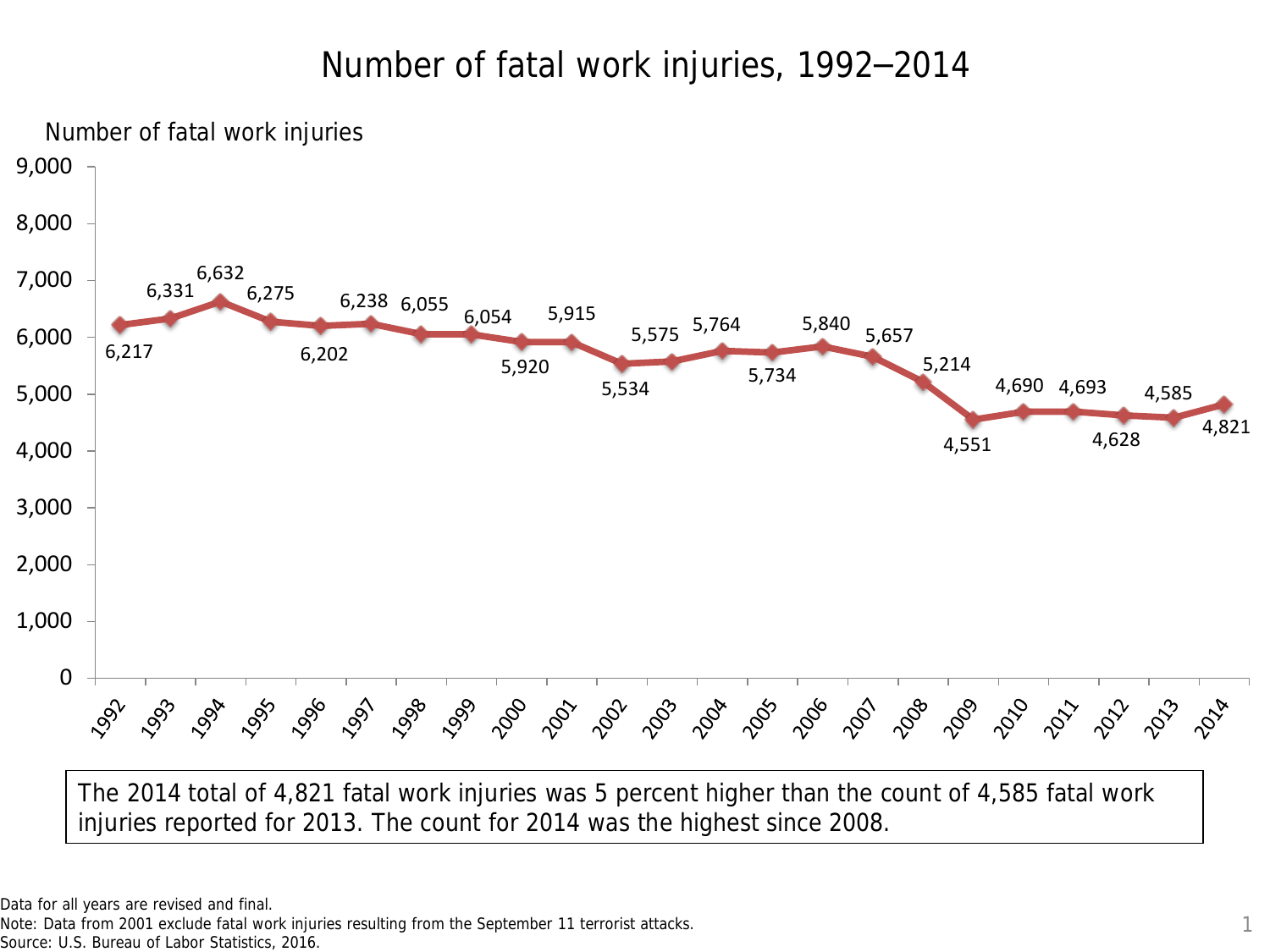## Rate of fatal work injuries, 2006–2014

Fatal work injury rate (per 100,000 full-time equivalent workers)



The 2014 rate of fatal work injuries of 3.4 was slightly higher than the final rate in 2013 of 3.3 fatal work injuries per 100,000 full-time equivalent workers.

Data for all years are revised and final.

Note: Rate = (Fatal work injuries/Total hours worked by all workers) x 200,000,000 where 200,000,000 = base for 100,000 full-time equivalent workers (FTEs) working 40 hours per week, 50 weeks per year. The total hours worked figures are annual average estimates of total at work multiplied by average hours for civilians, 16 years of age and over, from the Current Population Survey (CPS).

In 2008, CFOI implemented a new methodology, using hours worked for fatal work injury rate calculations rather than employment. For additional information on the fatal work injury rate methodology, please see <http://www.bls.gov/iif/oshnotice10.htm>.

Source: U.S. Bureau of Labor Statistics, Current Population Survey, Census of Fatal Occupational Injuries, 2016.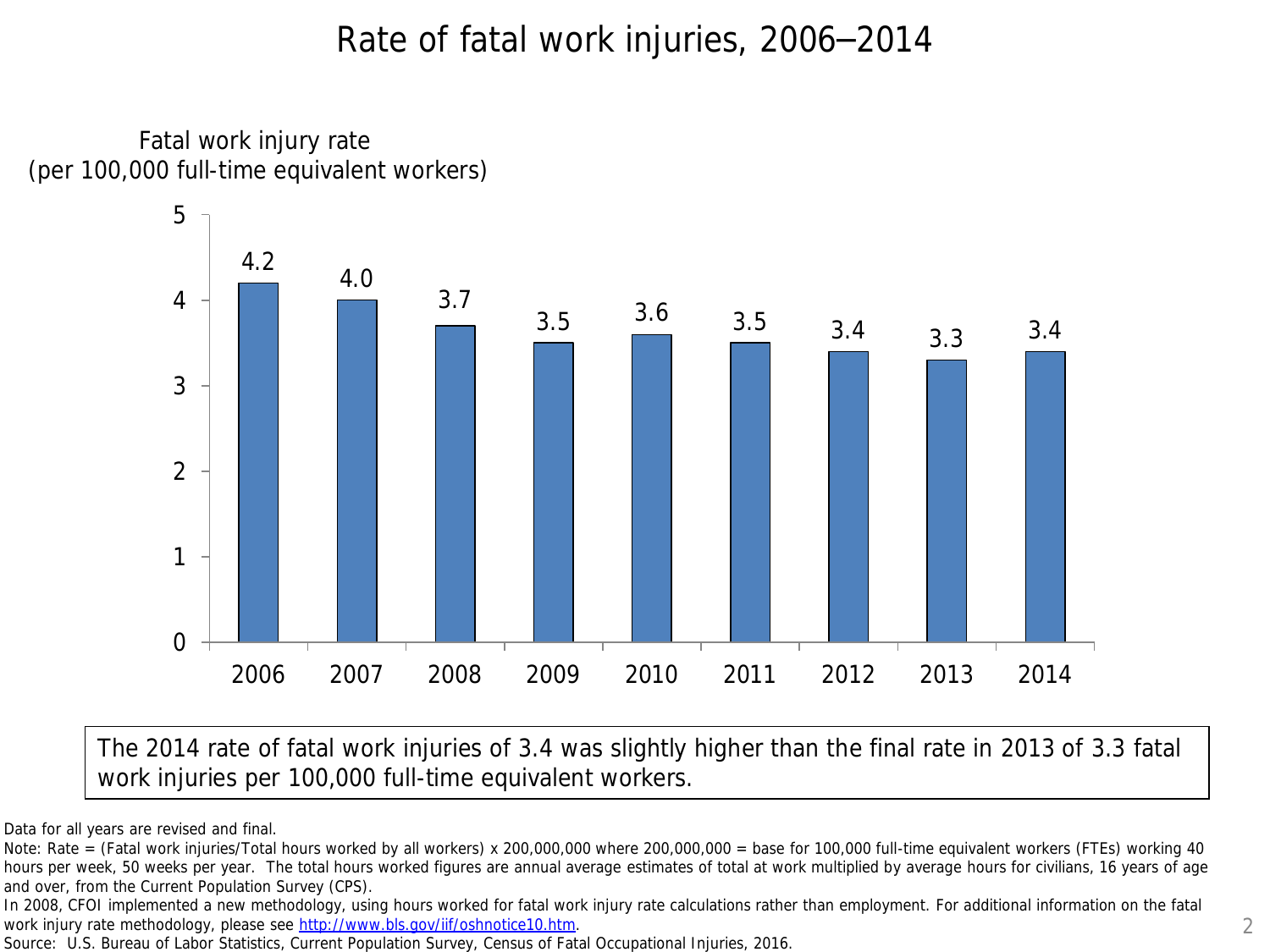Fatal occupational injuries by major event, 2014



More fatal work injuries resulted from transportation incidents than from any other event in 2014. Roadway incidents alone accounted for nearly one out of every four fatal work injuries.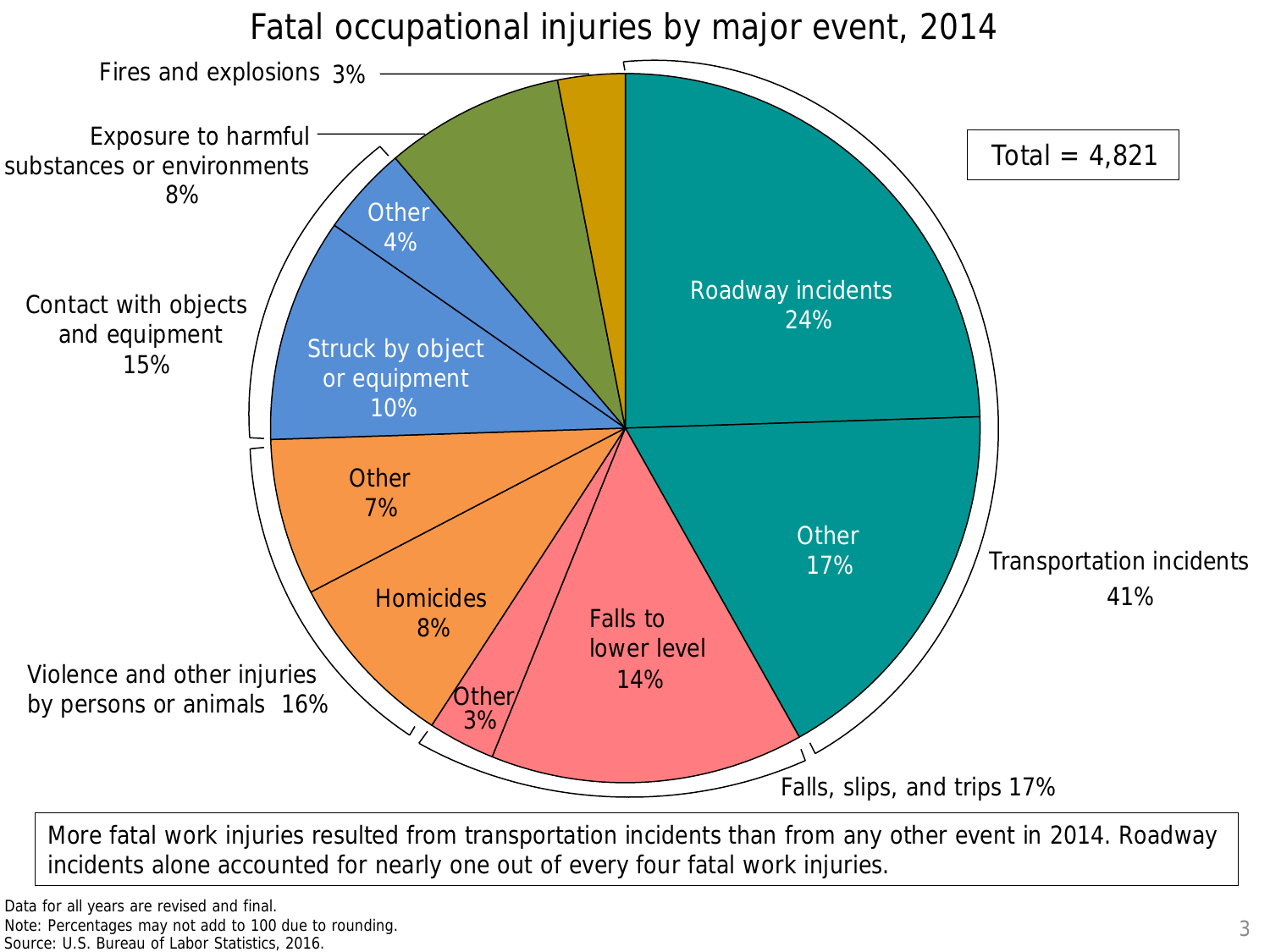Difference in fatal work injury counts by event, 2013–2014



Overall, the total for 2014 was higher by 236 cases over the 2013 total. The biggest increase in 2014 involved transportation incidents. Fires and explosions saw the greatest decrease between the two years.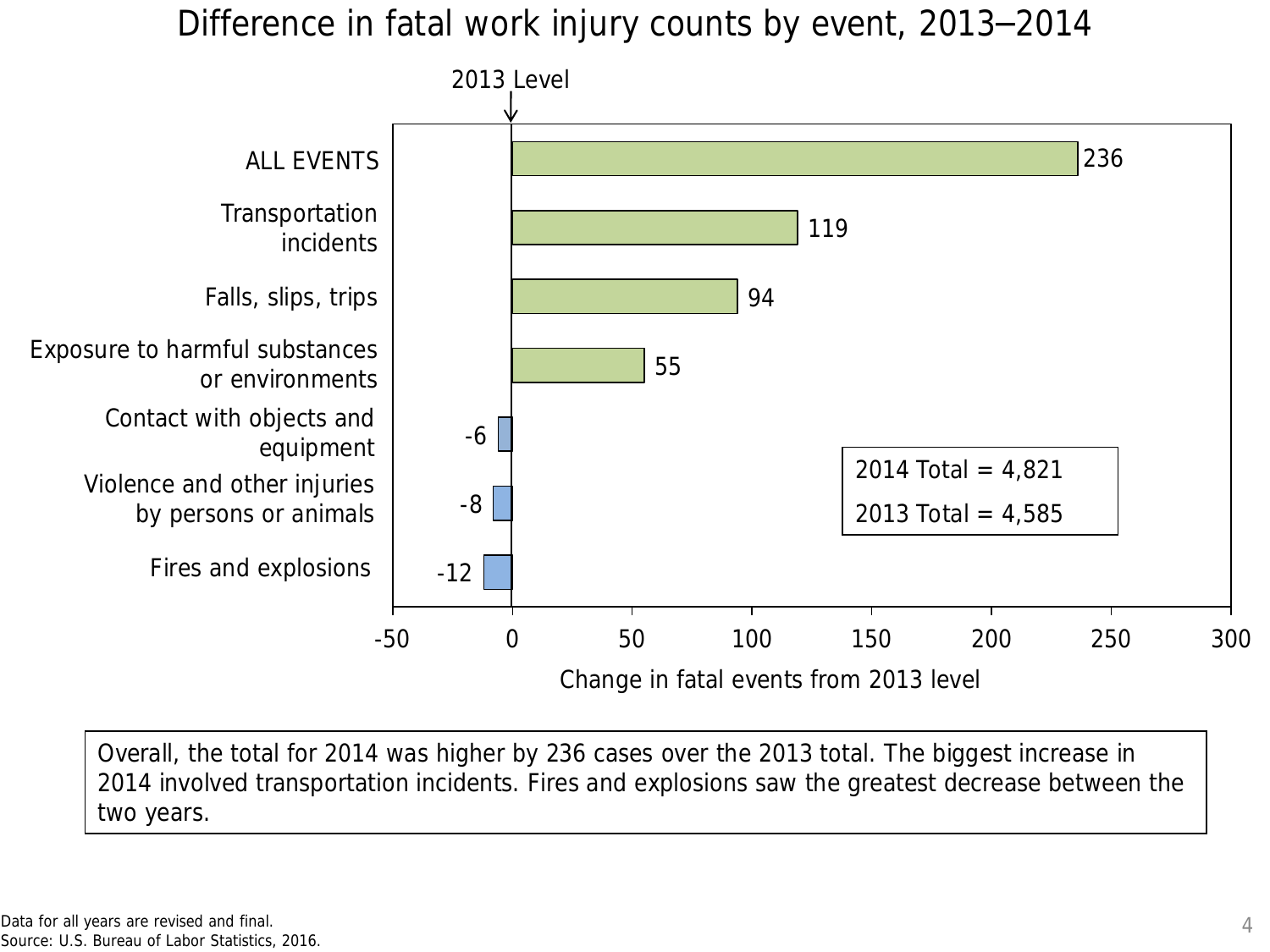# Fatal falls to lower level by height of fall, 2014



Percent of fatal falls to lower level

A total of 660 fatal falls to lower level occurred in 2014, up 11 percent from the total for 2013. Of the cases where height of fall was known (545 cases), almost 2 out of every 3 were falls of 20 feet or less.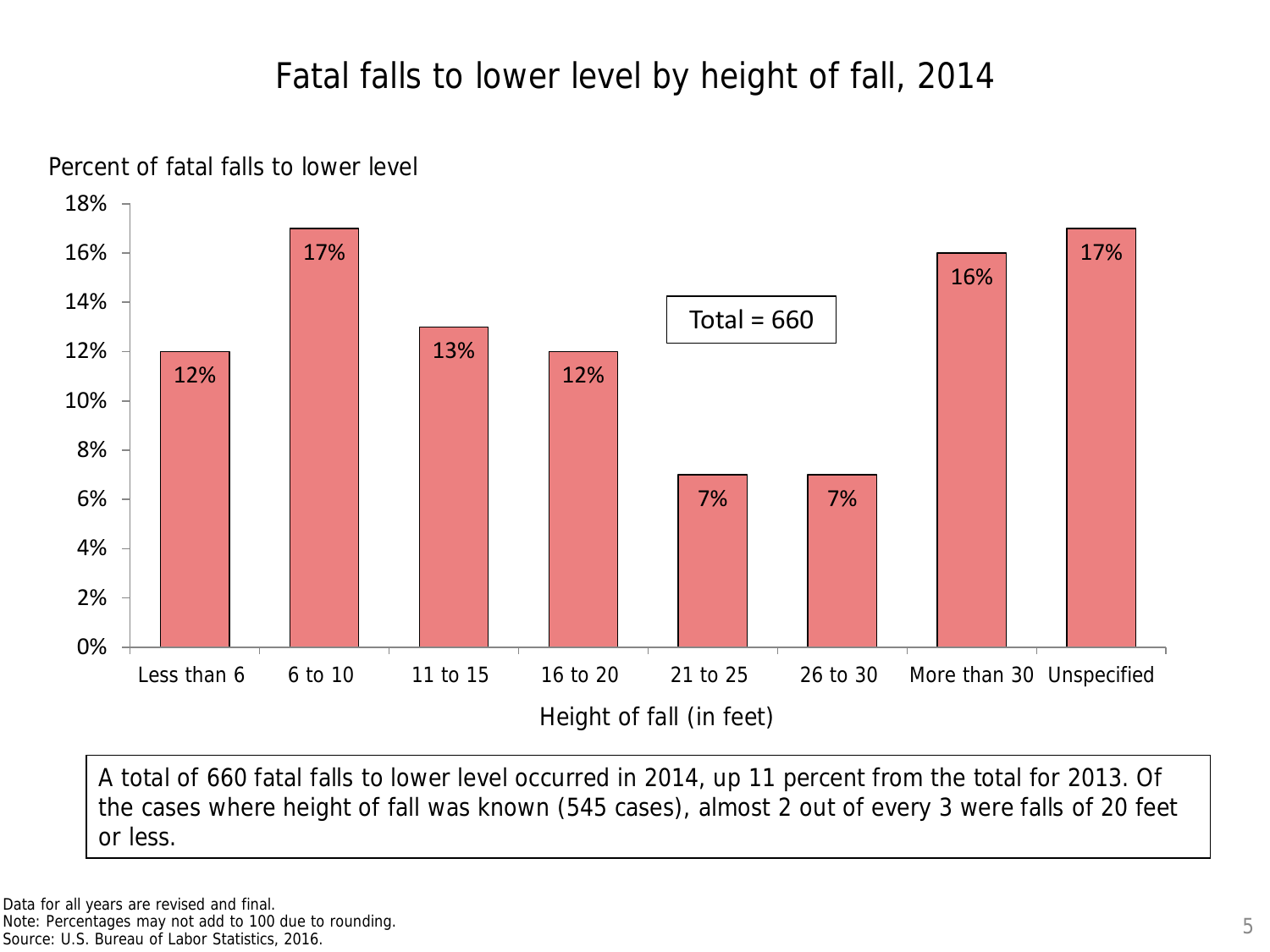Fatal occupational injuries due to transportation incidents by type, 2014



Roadway incidents accounted for the greatest share of fatal work-related transportation injuries for 2014. Of these, 611 fatal injuries, or 31 percent of the total, resulted from a roadway collision with another vehicle. Outside of roadway incidents, pedestrian vehicular incidents constituted the second greatest number of transportation-related fatal injuries.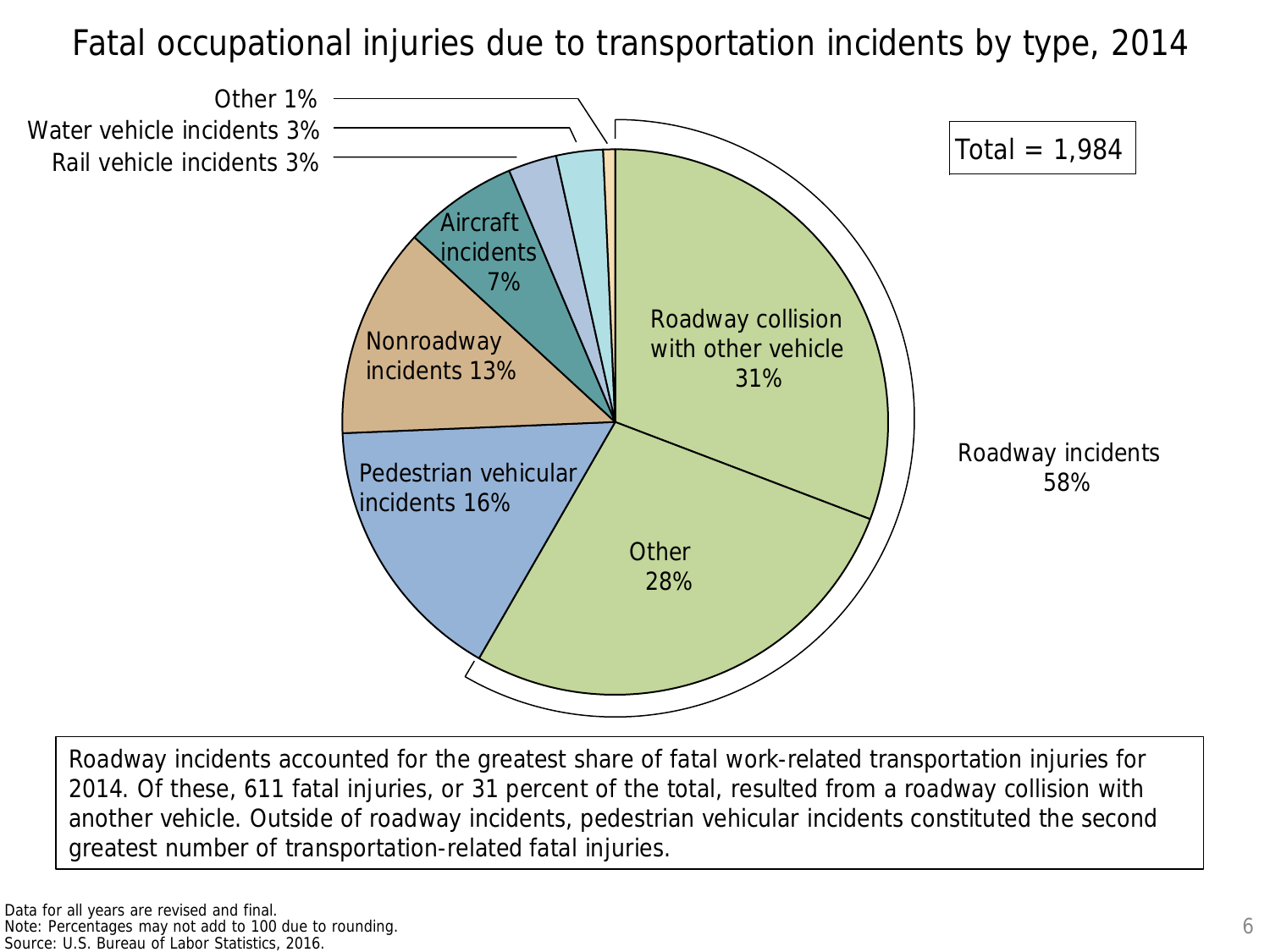#### How workers died in multiple-fatality incidents, 2014



A total of 166 multiple-fatality incidents occurred in 2014 (incidents in which more than one worker was killed). Transportation incidents were responsible for nearly two-thirds of the workers killed in multiplefatality incidents. Homicides accounted for the second highest number of workers lost in multiple-fatality incidents.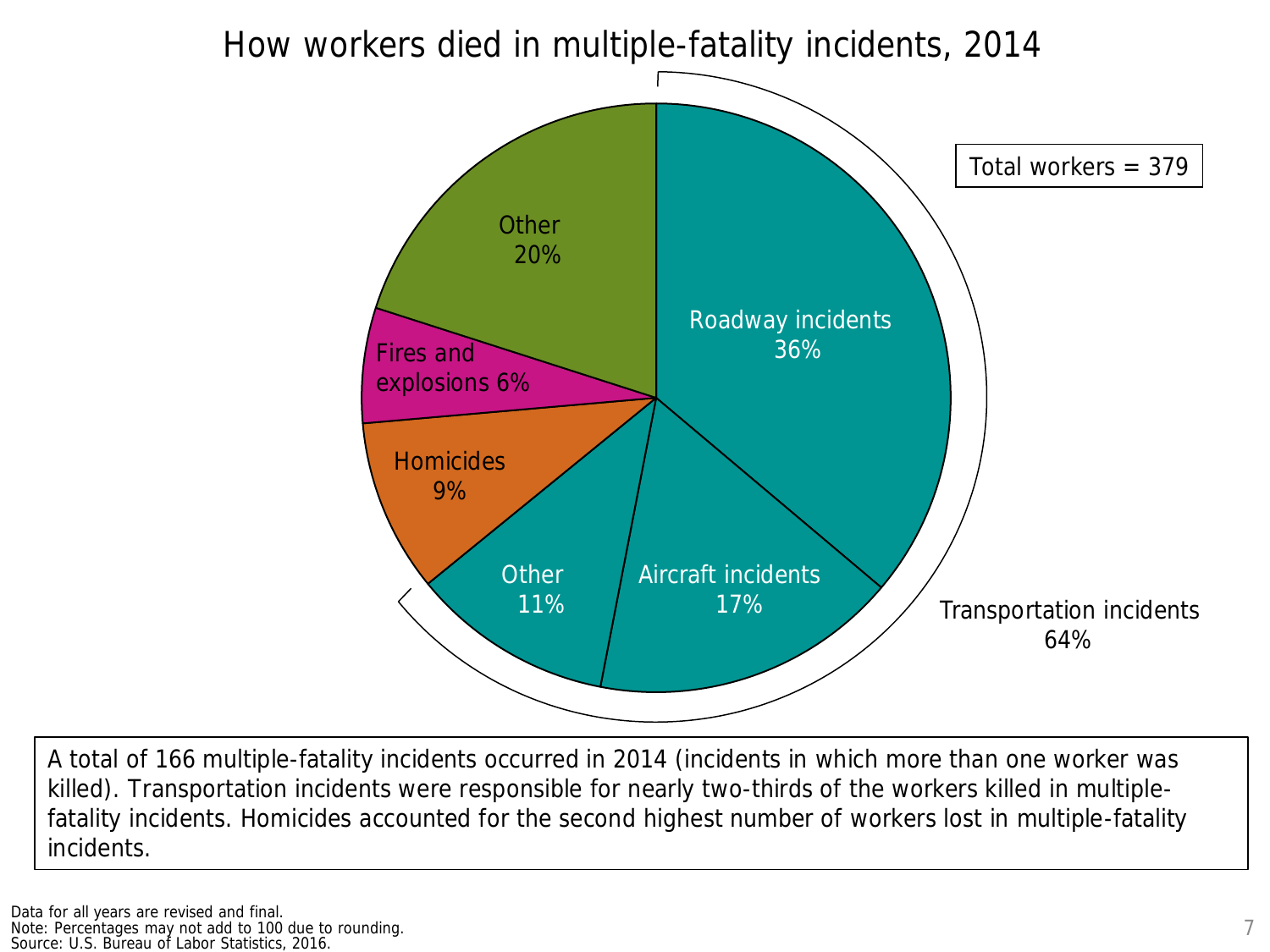Fatal work injuries and hours worked by gender of worker, 2014



A disproportionate share of fatal work injuries involved men relative to their hours worked in 2014.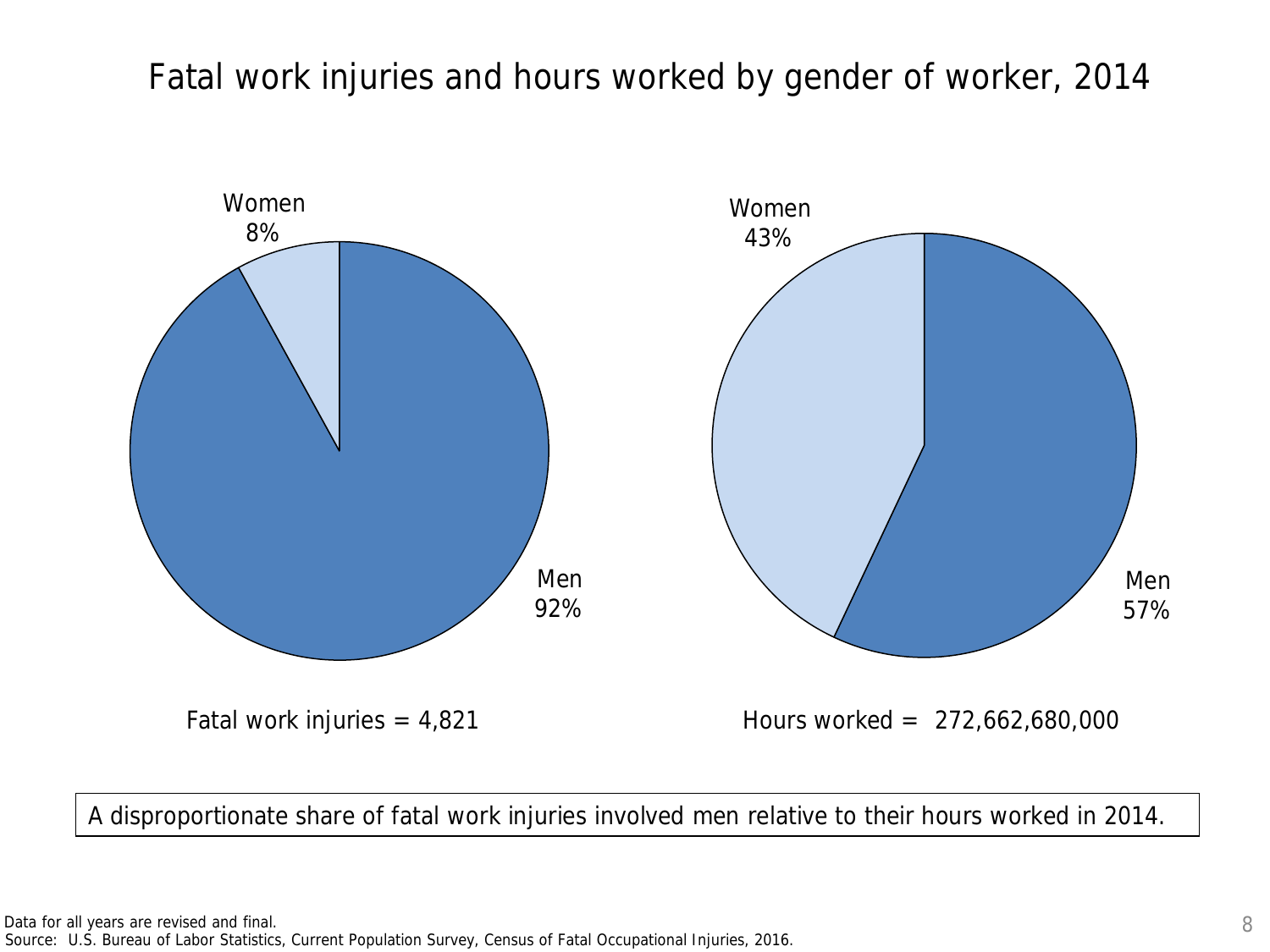Distribution of fatal injury events by gender of worker, 2014



Women experienced a higher proportion of fatal injuries due to homicide relative to men. Men incurred a higher proportion of injuries from roadway incidents, contact with objects and equipment, and exposure to harmful substances or environments. Men and women experienced similar proportions of fatal injuries from falls, slips, and trips and from fires and explosions.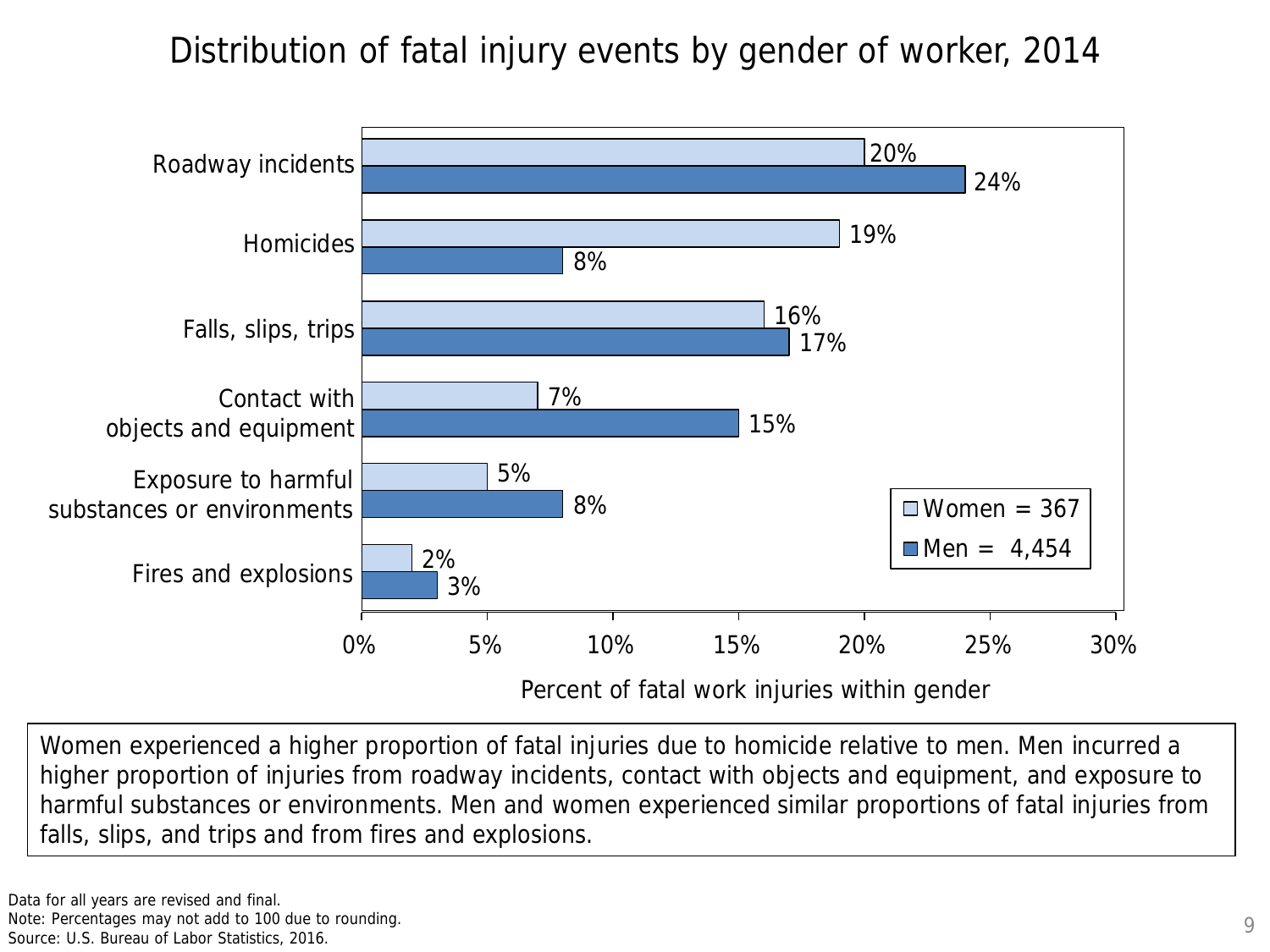# Work-related homicides by gender of decedent and assailant type, 2014



most common for women. The most frequent type of assailant in work-related homicides involving women was a relative or domestic partner.

Note: Percentages may not add to 100 due to rounding.

Source: U.S. Bureau of Labor Statistics, 2016.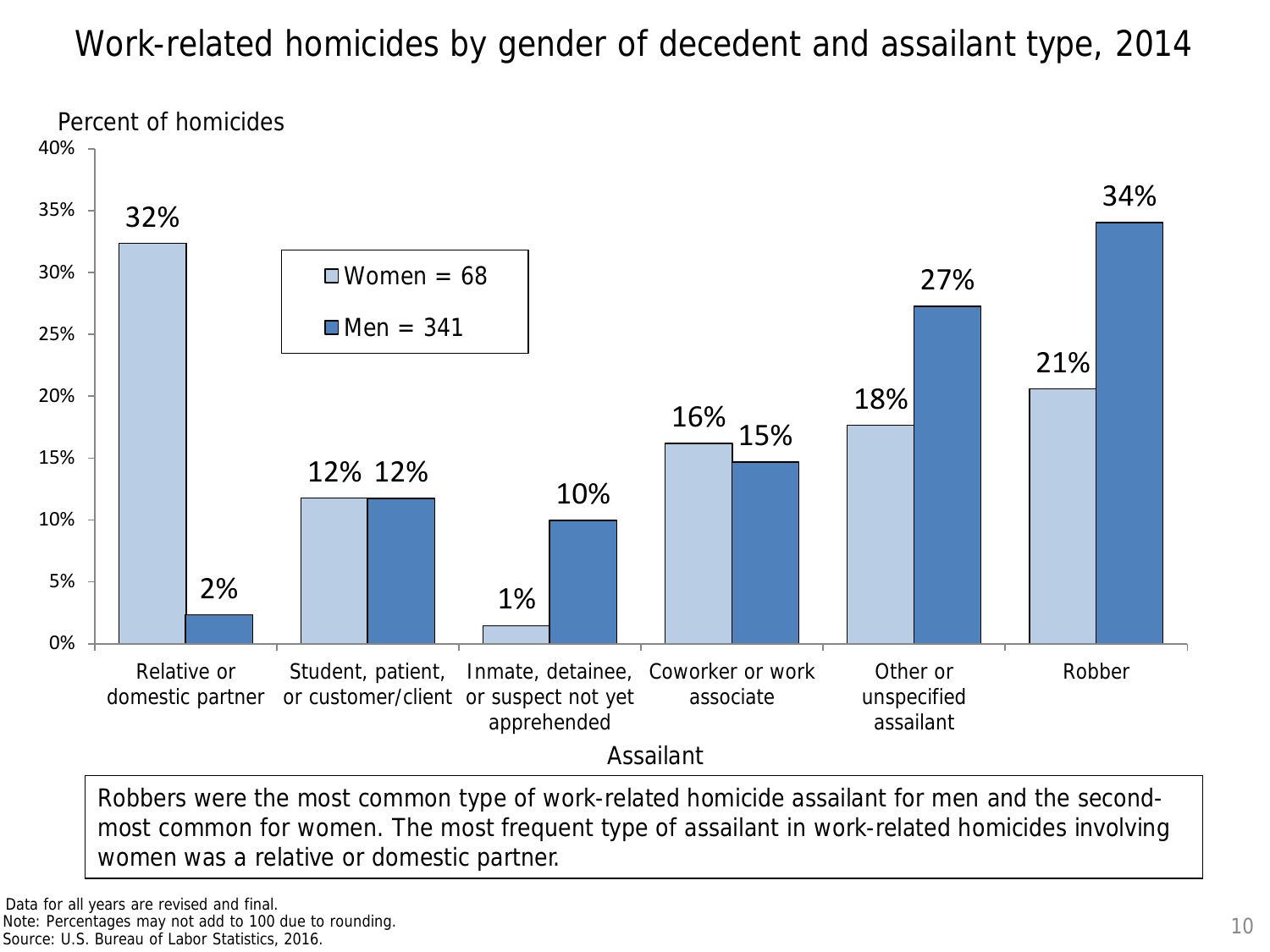Number of fatal work injuries involving Hispanic or Latino workers, 2001-2014



The total for fatal work injuries involving Hispanic or Latino workers decreased in 2014. Around twothirds of fatally-injured Hispanic or Latino workers in 2014 were born outside of the United States.

Data for all years are revised and final.

Note: Data from 2001 exclude fatal work injuries resulting from the September 11 terrorist attacks. Source: U.S. Bureau of Labor Statistics, 2016.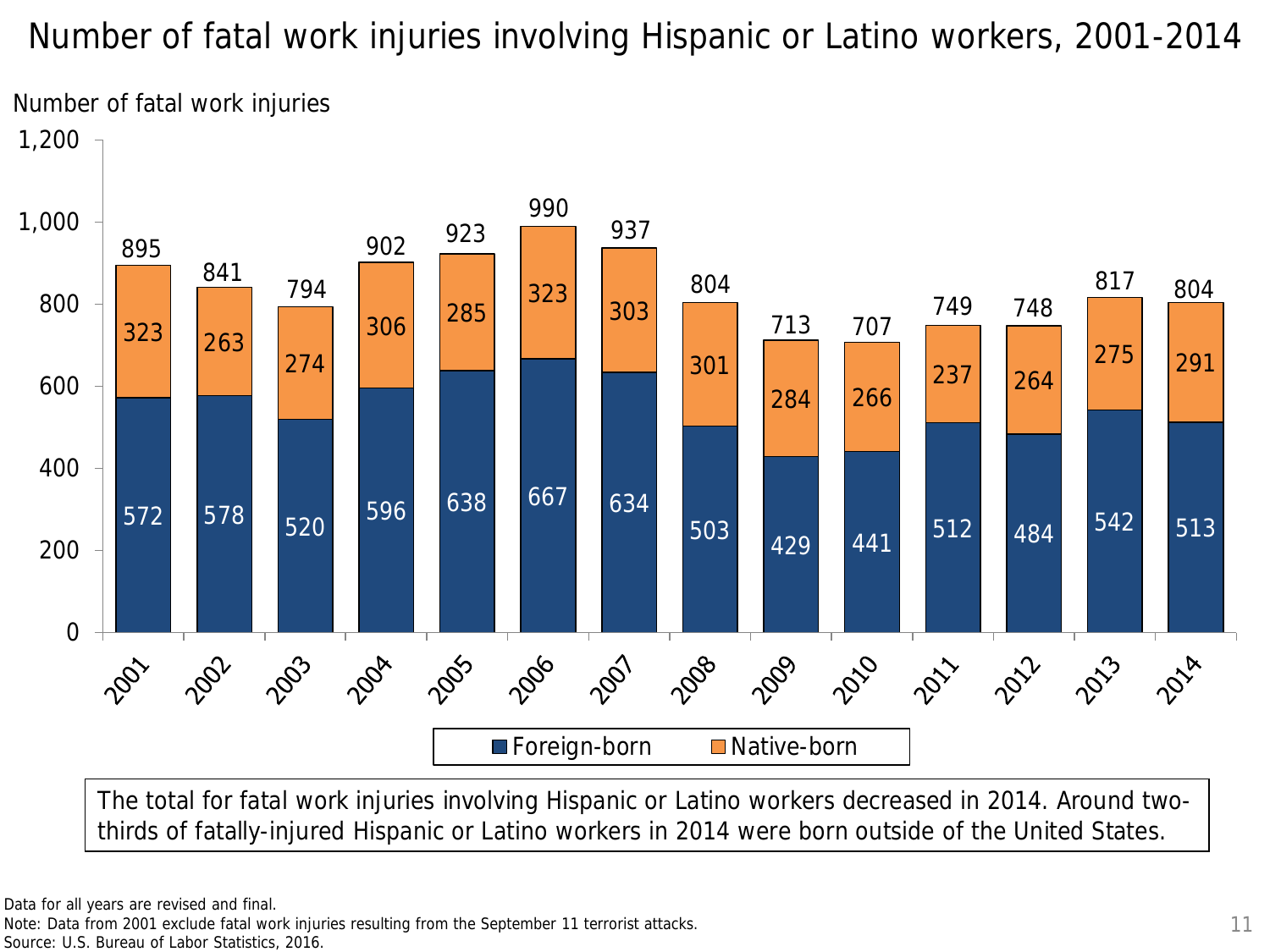Fatal injuries involving foreign-born workers by country or region of birth, 2014



Workers born in Mexico accounted for the largest portion (40 percent) of foreign-born workers who died from work-related injuries in the United States in 2014.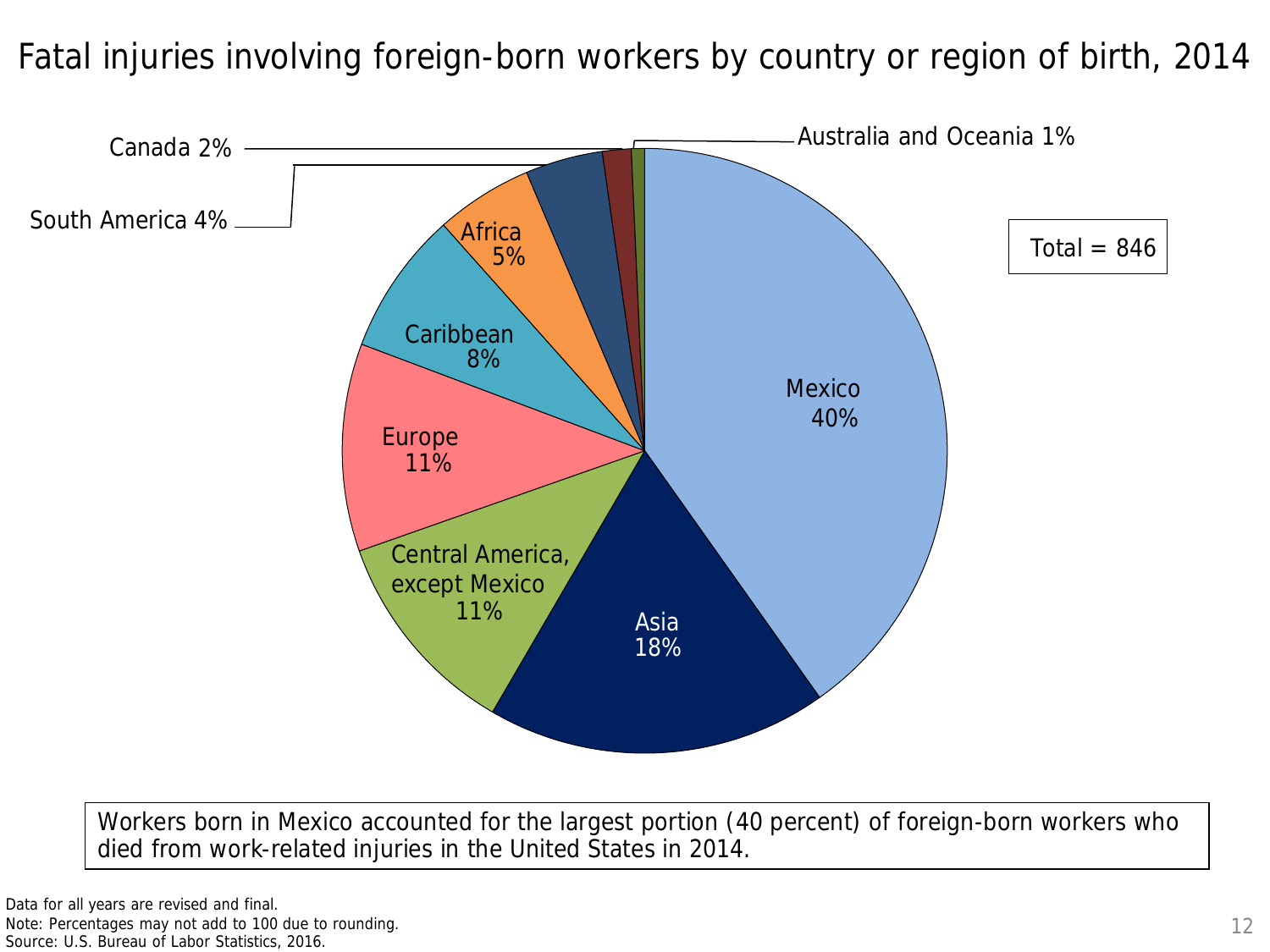# Fatal work injury rates by age group, 2014



Fatal work injury rates for workers 45 years of age and over were higher than the overall U.S. rate, and the rate for workers 65 years of age and over was the highest rate of all workers.

Data for all years are revised and final.

Note: Fatal injury rates exclude workers under the age of 16 years, volunteers, and resident military. For additional information on the fatal work injury rate methodology, please see [https://www.bls.gov/iif/oshnotice10.htm.](http://www.bls.gov/iif/oshnotice10.htm)

Source: U.S. Bureau of Labor Statistics, Current Population Survey, Census of Fatal Occupational Injuries, 2016.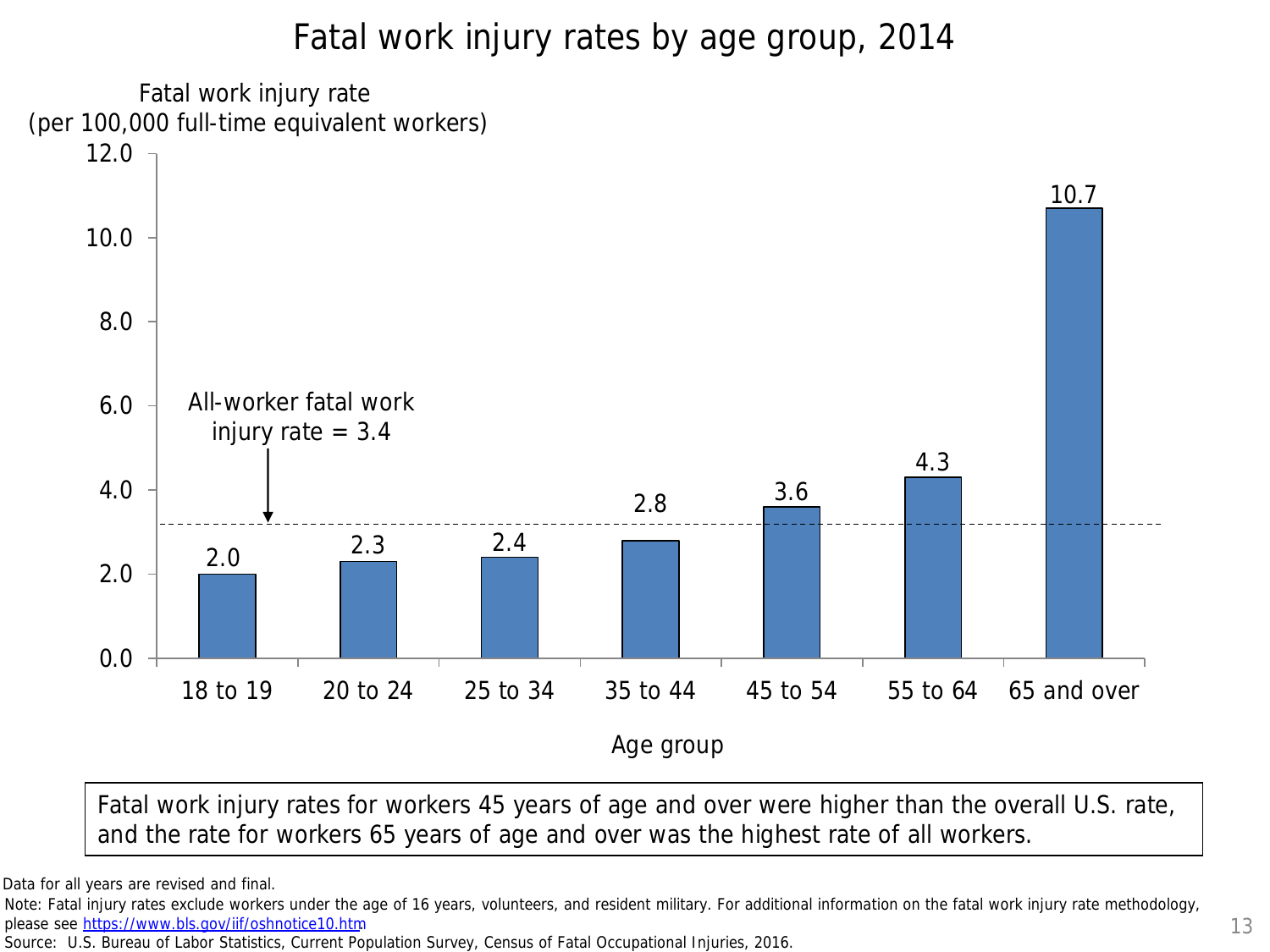# Number and rate of fatal occupational injuries by industry sector, 2014



#### Private construction had the highest count of fatal injuries in 2014, but the private agriculture, forestry, fishing and hunting sector had the highest fatal work injury rate.

Data for all years are revised and final.

Note: Fatal injury rates exclude workers under the age of 16 years, volunteers, and resident military. The number of fatal work injuries represents total published fatal injuries before the exclusions. For additional information on the fatal work injury rate methodology, please see https://www.bls.gov/iif/oshnotice10.htm before the exclusions. For additional information on the fatal work injury rate methodology, please see <u>https://www.bls.gov/iif/oshnotice10.htm</u><br>Source: U.S. Bureau of Labor Statistics, Current Population Survey, Census o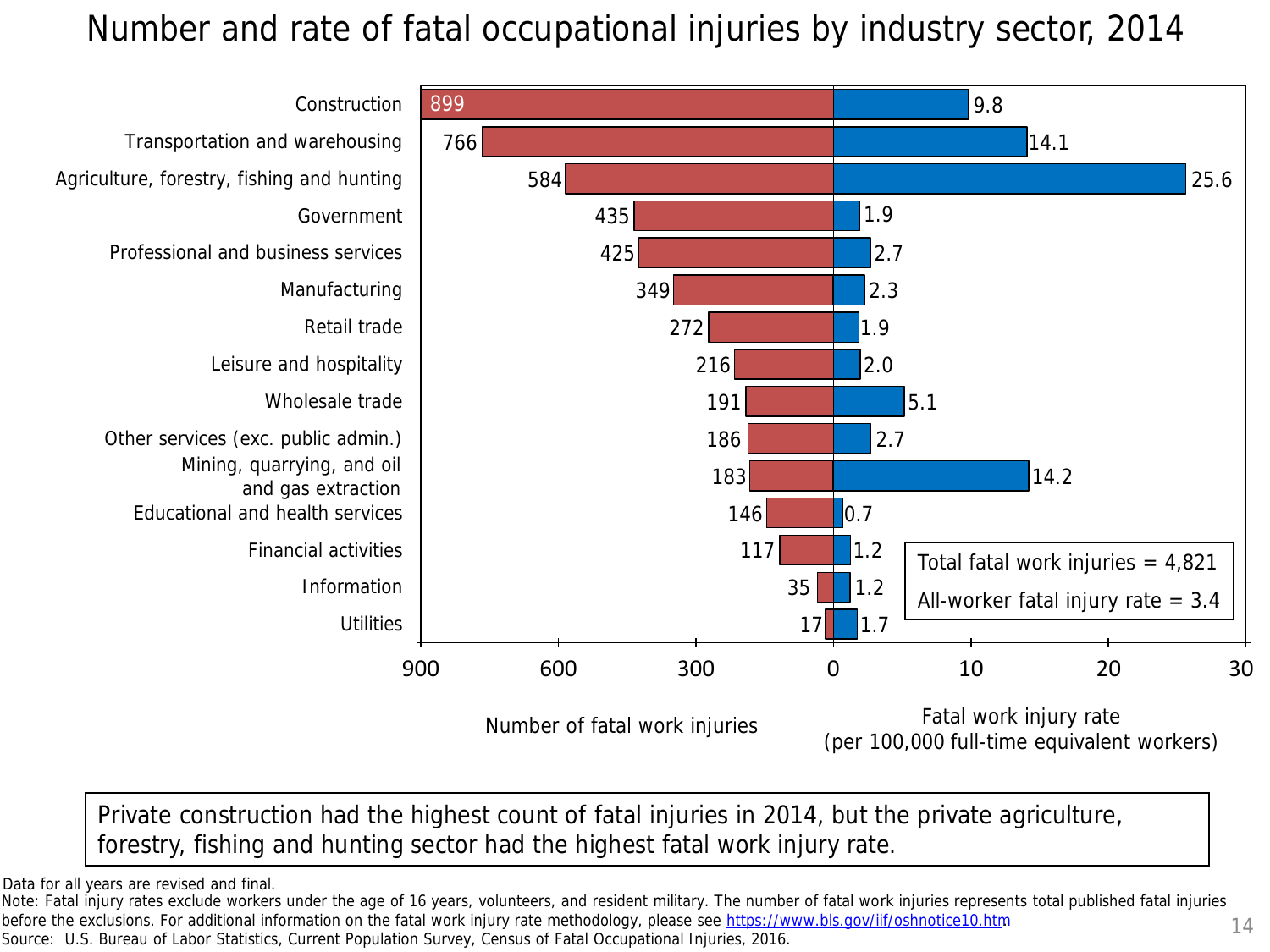# Fatal work injuries by selected industry and contracted worker-adjusted industry, 2014



Of the 4,821 fatal work injuries in 2014, 802 involved contracted workers. Nineteen percent of all fatally injured workers died while directly employed by the private construction industry. Only 13 percent of all fatally injured workers died in a work environment where a firm in the private construction industry had overall responsibility for operations at the site.

Data for all years are revised and final.

See [https://www.bls.gov/iif/oshcfdef.htm](http://www.bls.gov/iif/oshcfdef.htm)for more information. Percentages may not add to 100 due to rounding.

Note: In 2011, the CFOI program began collecting data on contracted workers to capture decedents who were contracted at the time of the fatal incident. Contracted workeradjusted industry is the industry of the entity that had overall responsibility for the operations at the site where the worker was fatally injured. All industries shown are private with the exception of government, which includes fatal injuries to workers contracted by governmental organizations regardless of industry.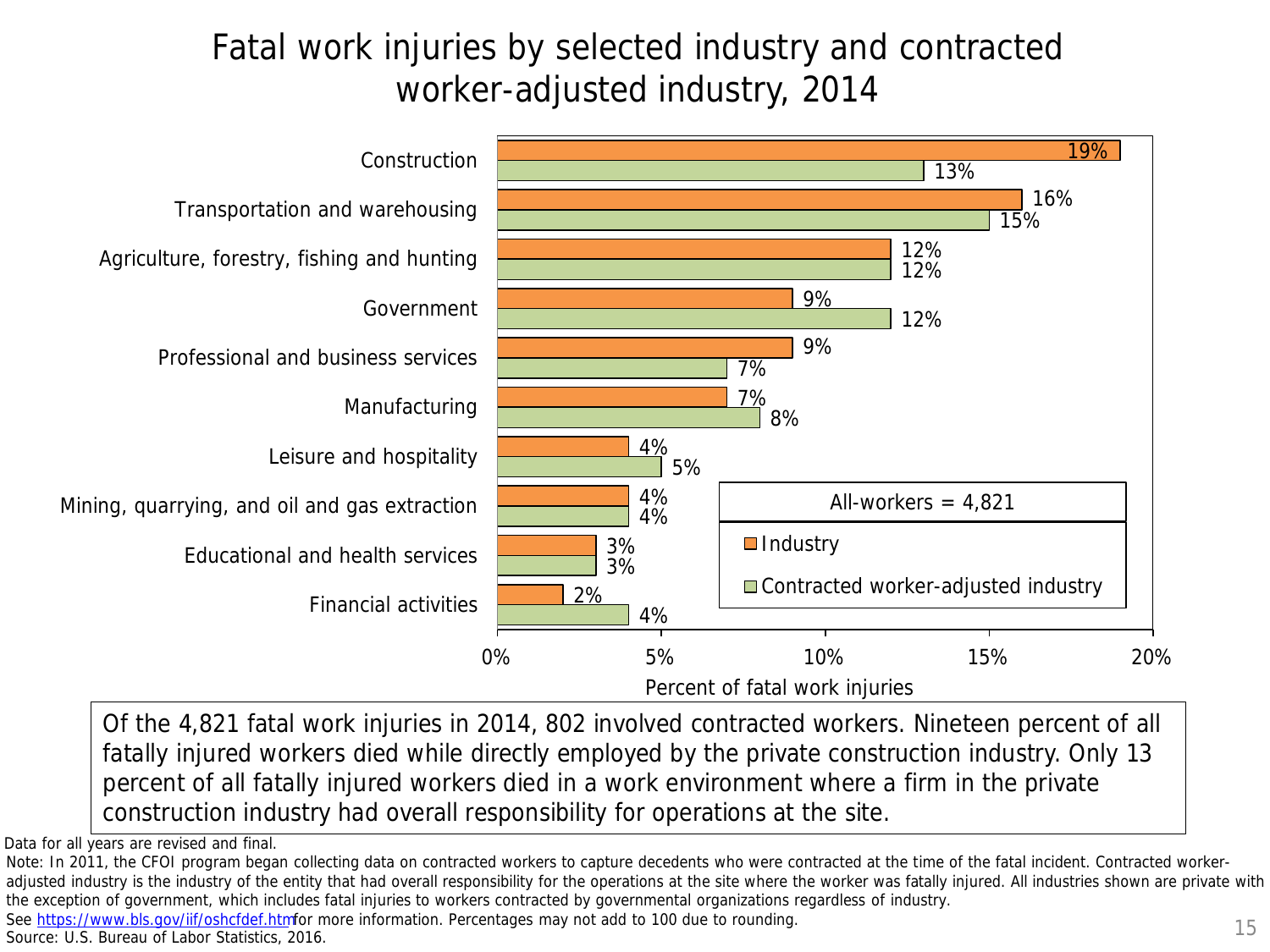Percentage change of fatal work injuries from selected industry to contracted worker-adjusted industry, 2014



Percentage change from industry to contracted worker-adjusted industry

For fatal work injuries, three industry groups (construction, professional and business services, and transportation and warehousing) were net providers of contracted workers. The other industries presented were net receivers. Fatal injuries in government increased by about one-third, and those in financial activities by two-thirds, when workers contracted into the industry were included.

See [https://www.bls.gov/iif/oshcfdef.htm](http://www.bls.gov/iif/oshcfdef.htm)for more information.

Data for all years are revised and final.

Note: In 2011, the CFOI program began collecting data on contracted workers to capture decedents who contracted at the time of the fatal incident. Contracted worker-adjusted industry is the industry of the entity that had overall responsibility for the operations at the site where the worker was fatally injured. All industries shown are private with the exception of government, which includes fatal injuries to workers contracted by governmental organizations regardless of industry.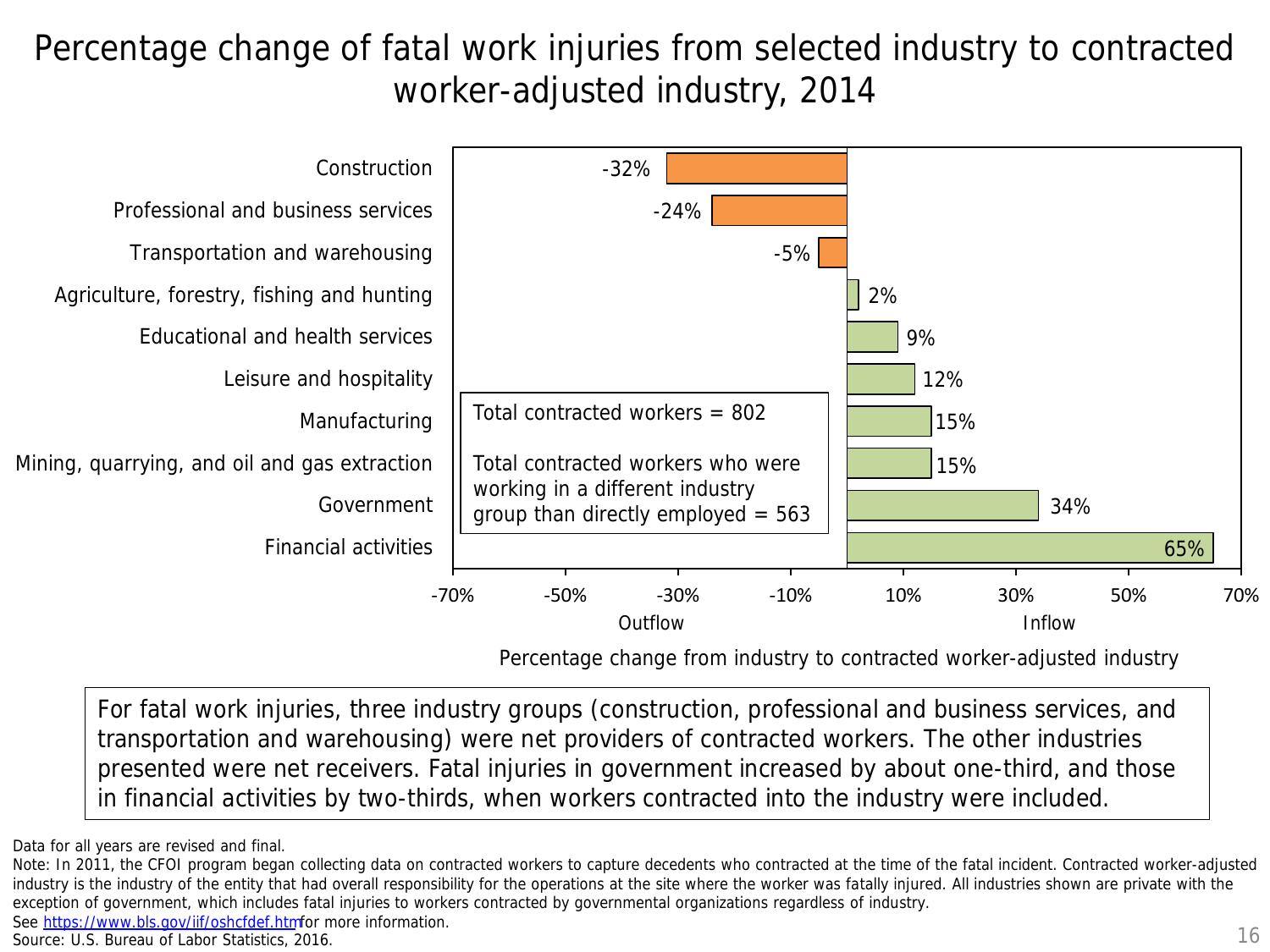# Fatal occupational injuries in the private sector mining, quarrying, and oil and gas extraction industry, 2003–2014

Number of fatal work injuries



Fatal work injuries in the private mining, quarrying, and oil and gas extraction industry increased 18 percent in 2014, and the fatal injury rate also increased to 14.2 per 100,000 FTE workers in 2014 from 12.4 per 100,000 FTE workers in 2013. Oil and gas extraction industries recorded 144 fatal injuries in 2014, a new high for that industry group.

Data for all years are revised and final.

Note: Oil and gas extraction industries include oil and gas extraction (NAICS 21111), drilling oil and gas wells (NAICS 213111), and support activities for oil and gas operations (NAICS 213112).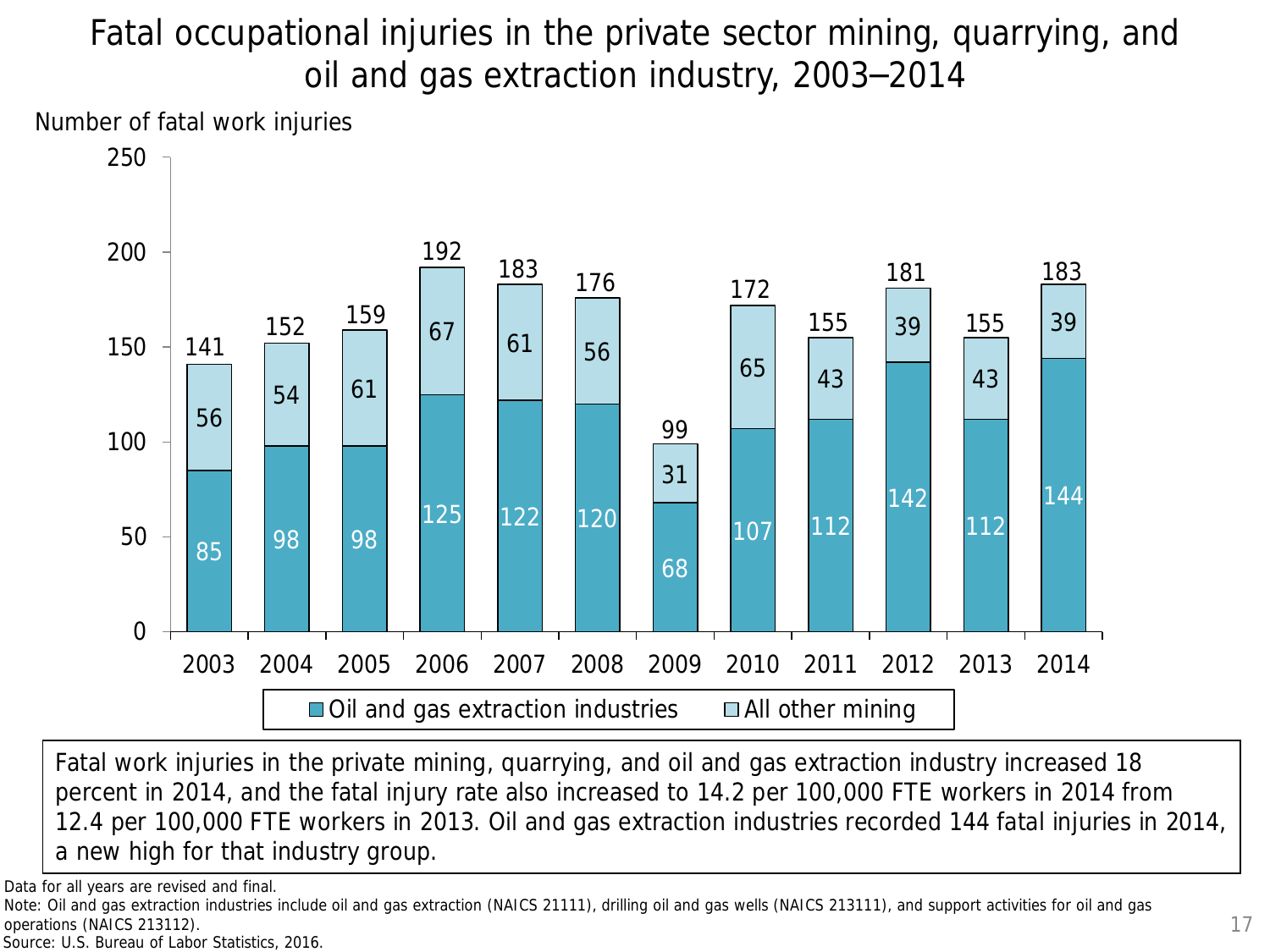Some of the published fatal occupational injuries, injury rates, and the total hours worked for selected occupations, industries, and a race/ethnic origin category were improperly calculated for 2006 to 2015. For details on the affected rates and products, please visit [www.bls.gov/bls/errata/cfoi-errata-2016.htm.](http://www.bls.gov/bls/errata/cfoi-errata-2016.htm) This chart has been revised with the corrected figures.

Number and rate of fatal occupational injuries to civilian workers by major occupation group, 2014



injuries in 2014, the major occupation group with the highest fatal work injury rate was farming, fishing, and forestry.

Data for all years are revised and final.

Note: Fatal injury rates exclude workers under the age of 16 years, volunteers, and resident military. The number of fatal work injuries represents total published fatal injuries before the exclusions. For additional information on the fatal work injury rate methodology, please see https://www.bls.gov/iif/oshnotice10.htm

Source: U.S. Bureau of Labor Statistics, Current Population Survey, Census of Fatal Occupational Injuries, 2016.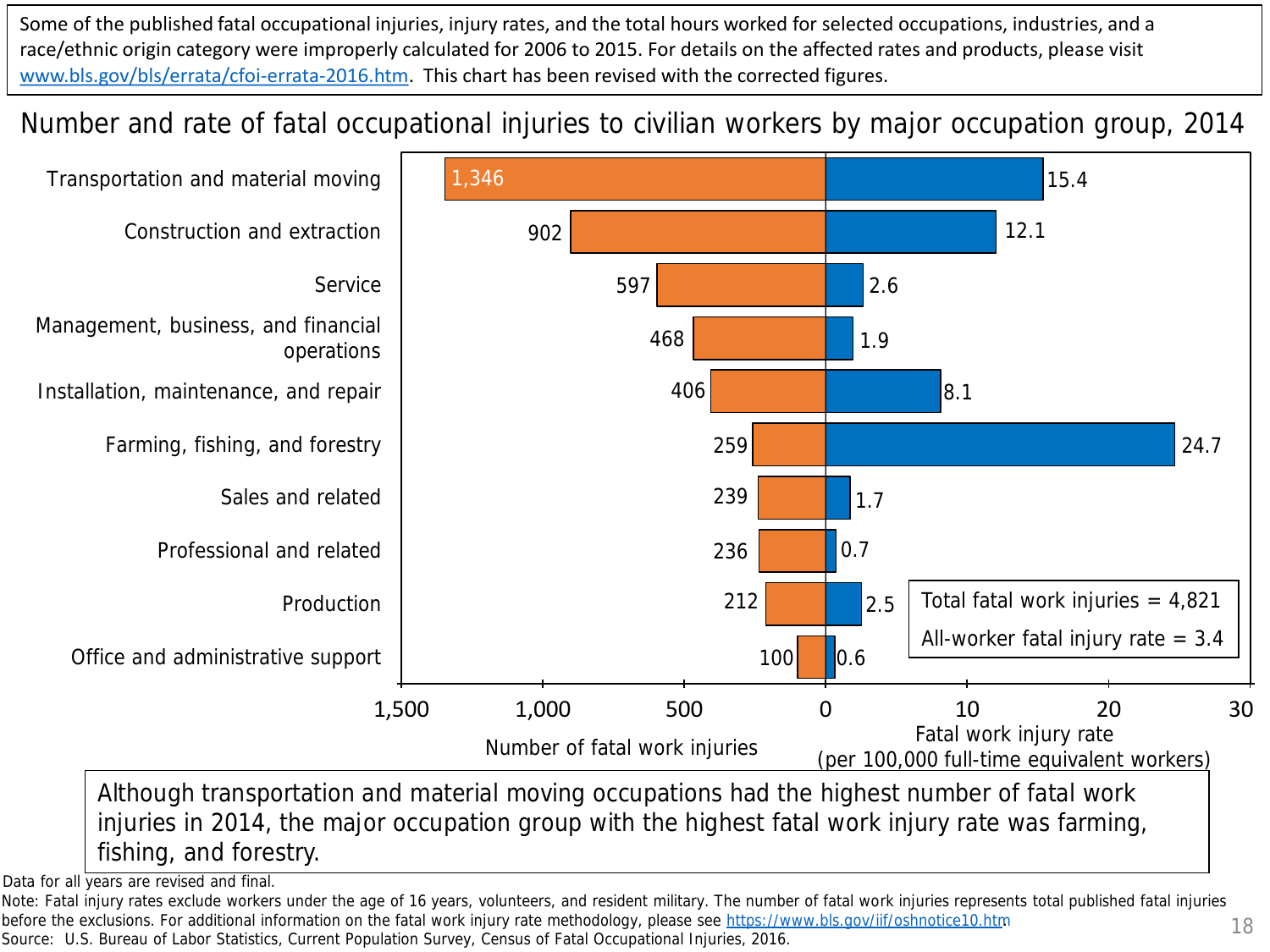Some of the published fatal occupational injuries, injury rates, and the total hours worked for selected occupations, industries, and a race/ethnic origin category were improperly calculated for 2006 to 2015. For details on the affected rates and products, please visit [www.bls.gov/bls/errata/cfoi-errata-2016.htm.](http://www.bls.gov/bls/errata/cfoi-errata-2016.htm) This chart has been revised with the corrected figures.

# Civilian occupations with high fatal work injury rates, 2014



Fatal work injury rates were high for logging workers and fishers and related fishing workers. Of the 10 occupations with high fatal injury rates presented here, driver/sales workers and truck drivers incurred the largest number of fatal injuries.

Data for all years are revised and final.

19 Note: Fatal injury rates exclude workers under the age of 16 years, volunteers, and resident military. The number of fatal work injuries represents total published fatal injuries before the exclusions. For additional information on the fatal work injury rate methodology, please see https://www.bls.gov/iif/oshnotice10.htm Source: U.S. Bureau of Labor Statistics, Current Population Survey, Census of Fatal Occupational Injuries, 2016.